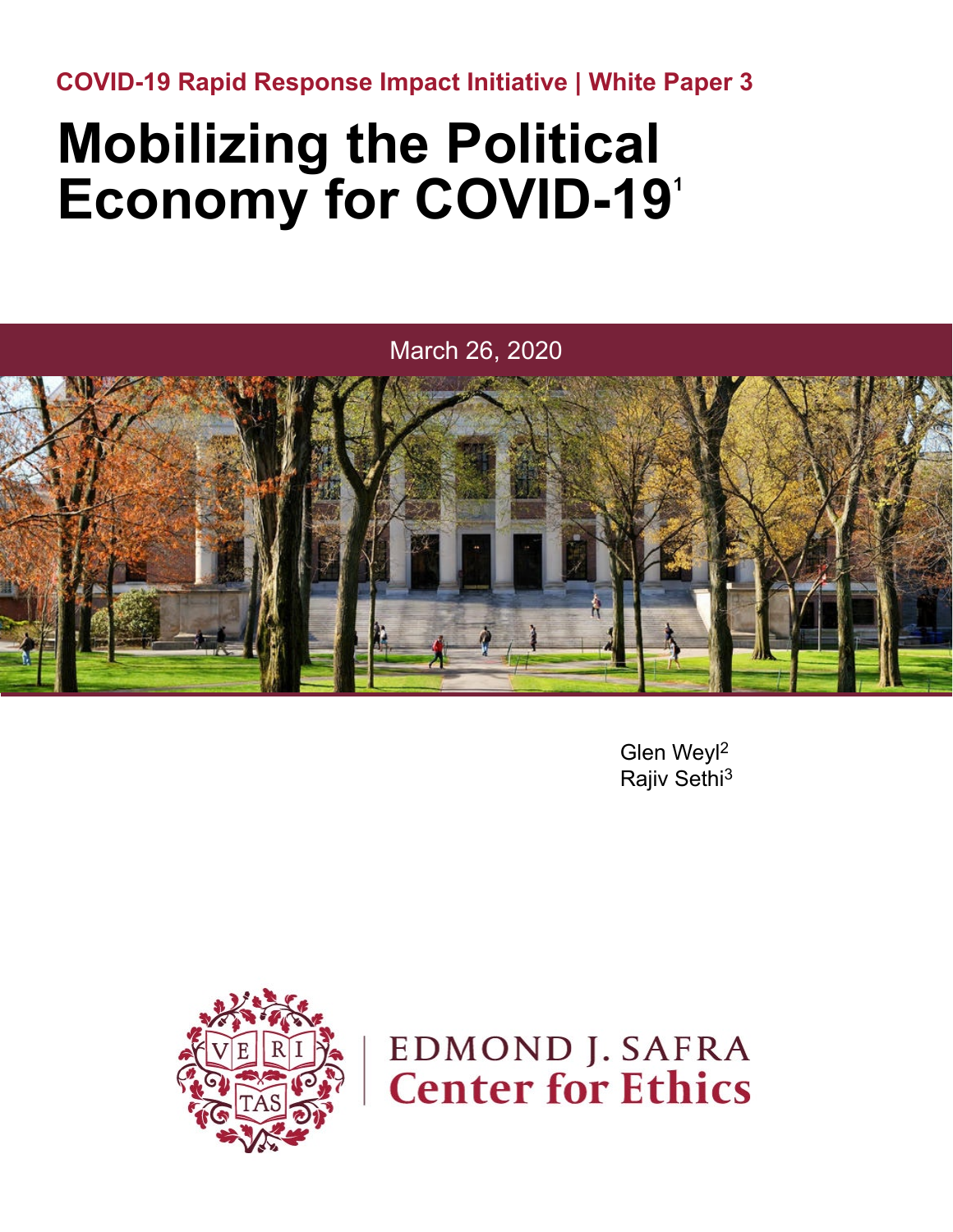

COVID-19 threatens every aspect of global society. Addressing it requires a full mobilization of our political economy. This contrasts with a typical "endogenous" recession arising from internal failures of the financial and market system. As such, we must repurpose much of the economy, rather than simply supporting or stimulating it as in a typical downturn. This paper lays out the fundamentally different policies required for mobilization, with the hope of providing a coordinating framework that can then be modularized to further flesh out strategies across industrial sectors.

<sup>1</sup> The authors would like to acknowledge the help of Danielle Allen, Eric Caine and Nate Yohannes on this white paper.

<sup>2</sup>Microsoft Office of the Chief Technology Officer and RadicalxChange Foundation

<sup>&</sup>lt;sup>3</sup> Department of Economics, Barnard College, Columbia University, New York, NY 22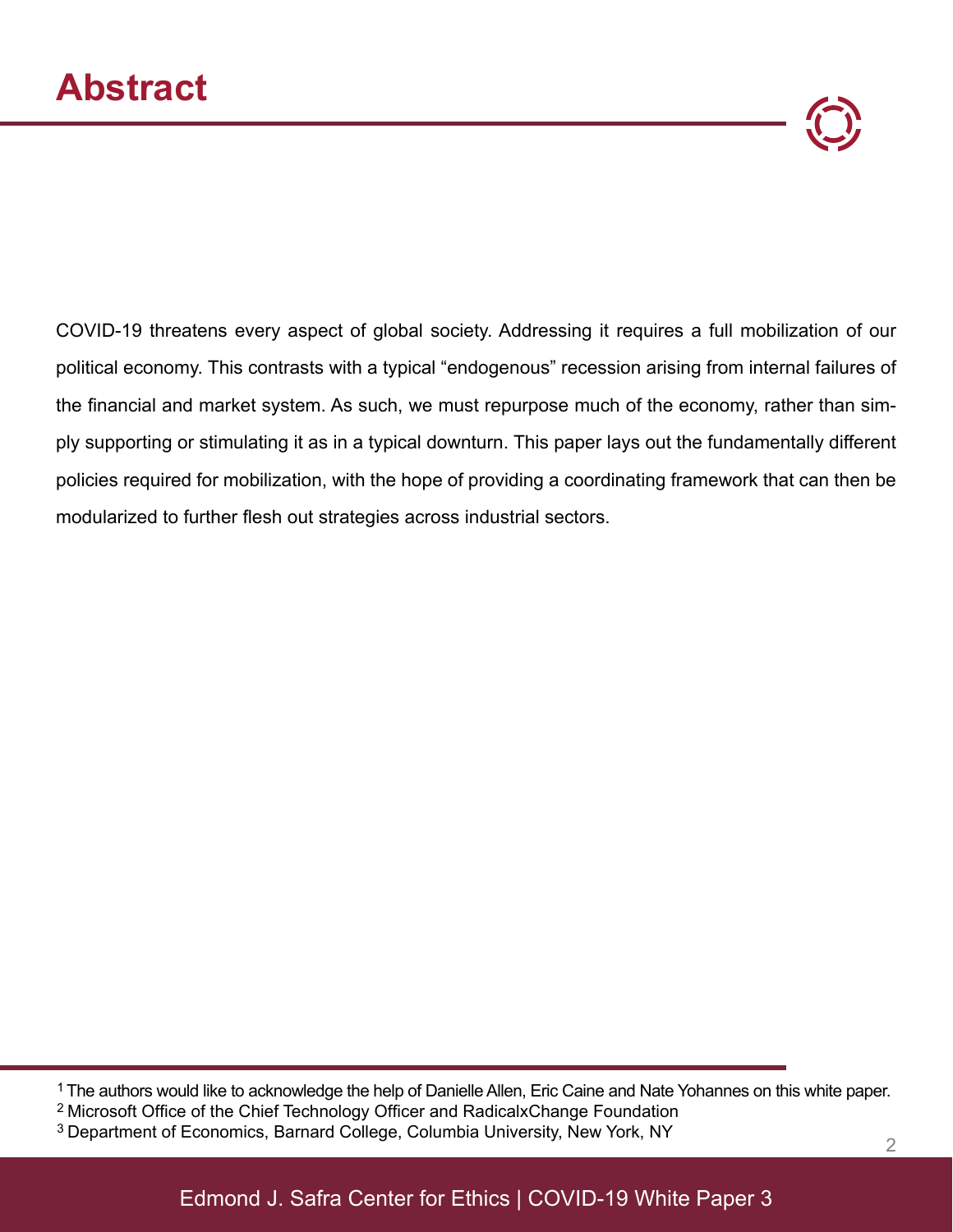| 01 | <b>Introduction</b>                                                   | 4  |
|----|-----------------------------------------------------------------------|----|
| 02 | <b>Medicine and Public Health</b>                                     | 8  |
| 03 | <b>Information Technology and</b><br><b>Incentives for Compliance</b> | 10 |
| 04 | <b>The Economy of Resistance</b><br>and Resilience                    | 11 |
| 05 | <b>Social and Political Investments</b>                               | 16 |
| 06 | <b>Conclusion</b>                                                     | 17 |
| 07 | <b>References</b>                                                     | 18 |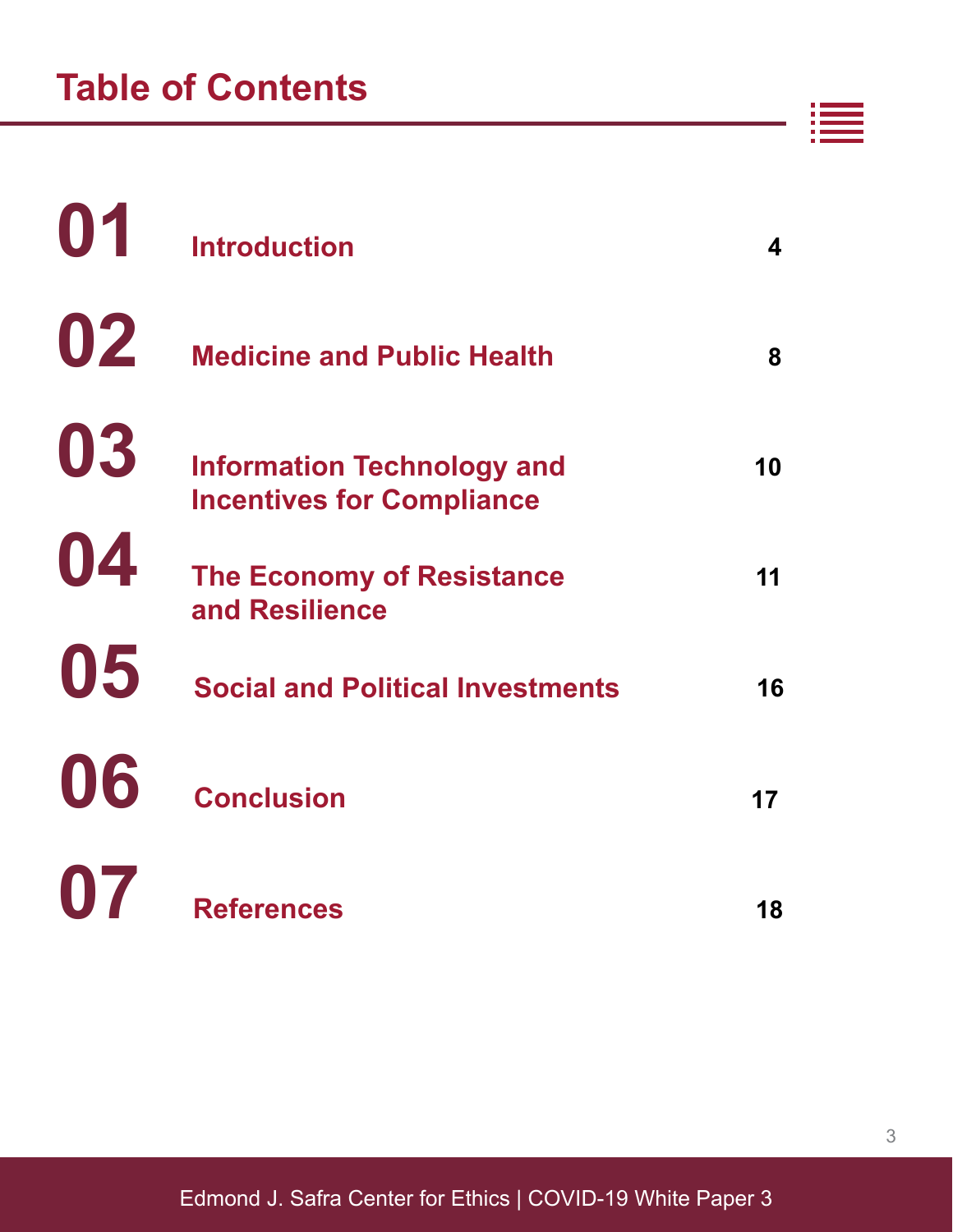# **01 Introduction**

Most governmental and proposed policy responses to the COVID-19 pandemic treat it like a standard cause of a recession. The economic response is seen as following from but largely independent of the underlying shock it responds to and the goal is to "protect" the economy so that it can quickly recover from the shock. For example, economists **Emmanuel Saez and Gabriel Zucman** (2020) argue that the government should function as a purchaser of last resort for any industries that cannot sell into the present market, Denmark is devoting nearly a sixth of its GDP to freeze all resources in their current positions (Thompson 2020), and U.S. stimulus efforts are focusing on cash payments, bailouts, and unemployment insurance. Y

Yet as argued by Allen et al. (2020a) and Romer and Garber (2020), this approach fundamentally misunderstands the nature of the COVID-19 shock and the required response. An unimpeded pandemic and/or a prolonged national quarantine are world-war–level threats to global civilization, potentially killing several percent of the world population and/or costing as much as 100% of global GDP. Yet there is a way out of these extreme scenarios if we can rapidly mobilize the economy to produce the public health and information technology required to achieve more targeted forms of disease control than full quarantine. Under this scenario, full lockdown would end by summer (and possibly significantly before) and a transition to more targeted interventions as are taking place in Asia now would begin.

Doing so while maintaining the physical and social infrastructure that allows the economy to function, preserving critical assets, and avoiding threatening health in the process requires a massive redeployment of workers and capital. We need a publicly led mobilization of as much as 15% of our economy, not a "stimulus" package that puts 5% in cash into a system unable to serve the new needs. Even the Democratic stimulus proposal designated a mere 1% of GDP for additional public health spending.

https://ethics.harvard.edu/mobilizing-the-political-economy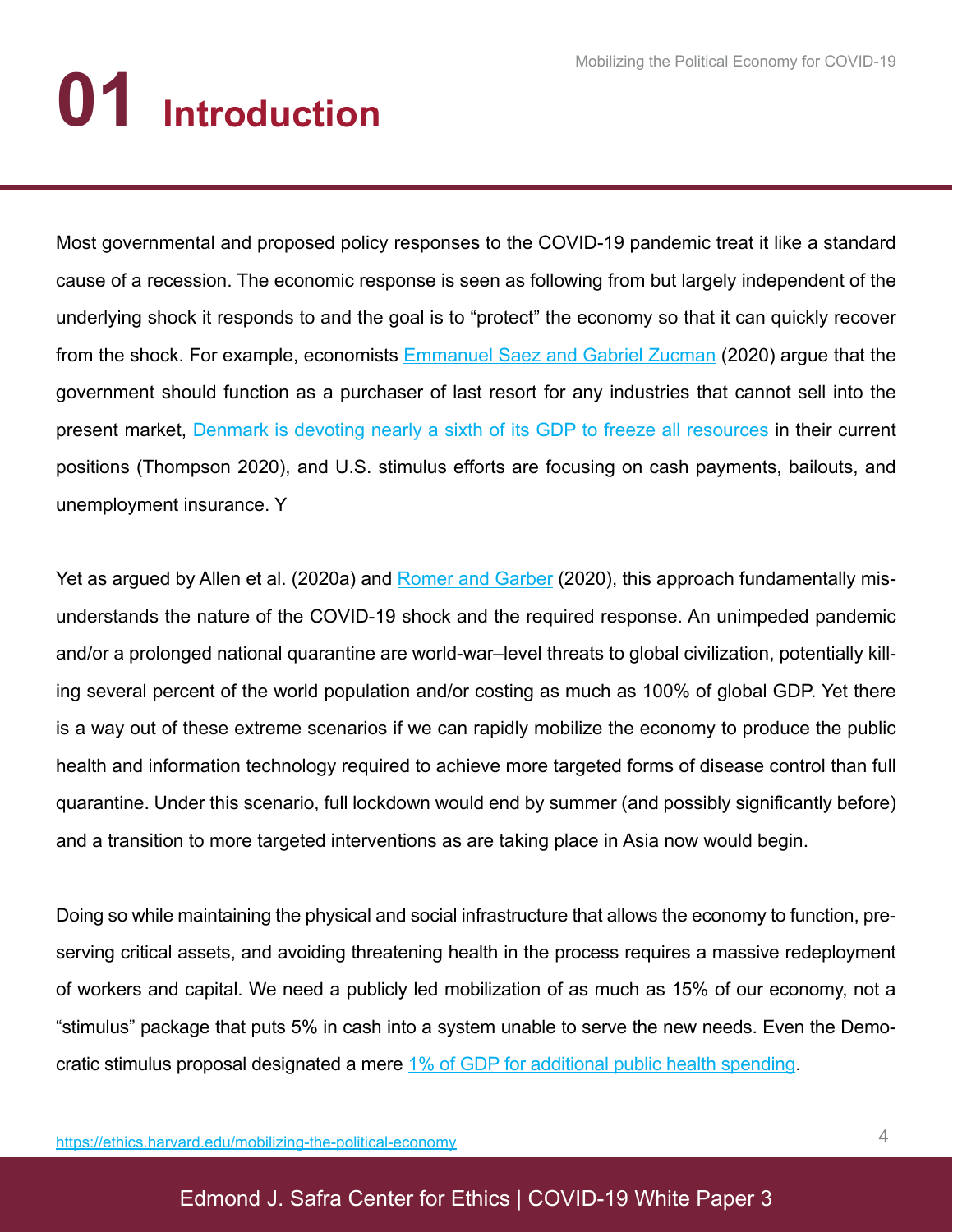#### **Introduction**

For every job rendered impossible to perform by the crisis, there are several that require immediate action to fill. Consider a few examples:

• To achieve levels of disease suppression comparable to those in Asia, we need to produce and administer roughly 5 million tests a day, more than 100 times existing capacity.

• To enable those who can work from home and who have young children to do so, their children will have to be cared for. With nearly 4 million teachers and day care workers in the U.S. and an average student-to-teacher ratio of 15:1, caring for even a third of these children will require 15 million caregivers. This problem is particularly acute given that many teachers will themselves have to become caregivers for their own children and thus will be unable to care for other families.

• To meet surge demand, hospital and Intensive Care Unit (ICU) capacity will have to increase by a factor of ten. Given that there are currently 5 million doctors and nurses in the U.S., we should require tens of millions of temporary healthcare workers.

These are just a few examples of the long list we offer below. And we clearly have the human resources to meet these demands: 58% of Americans are hourly workers, 80% live in urban areas, and nearly 80% work in service industries. These workers are needed in temporary jobs to support manufacturing, logistics, and care where shortages are becoming apparent. But without rapid reemployment, once collective quarantine and stay-at-home orders become widespread in urban areas, most urban and service workers will be unable to do their jobs, leaving almost 40% of the population without the ability to productively contribute, unemployed. Such figures rightly concern us, as these people are caught between risking the spread of infection and needing to provide for their families. Yet we should be equally concerned that we are wasting the critical talent we need to face this enemy.

Much the same goes for critical physical capital. Hotels are empty, schools vacant, stadia silent,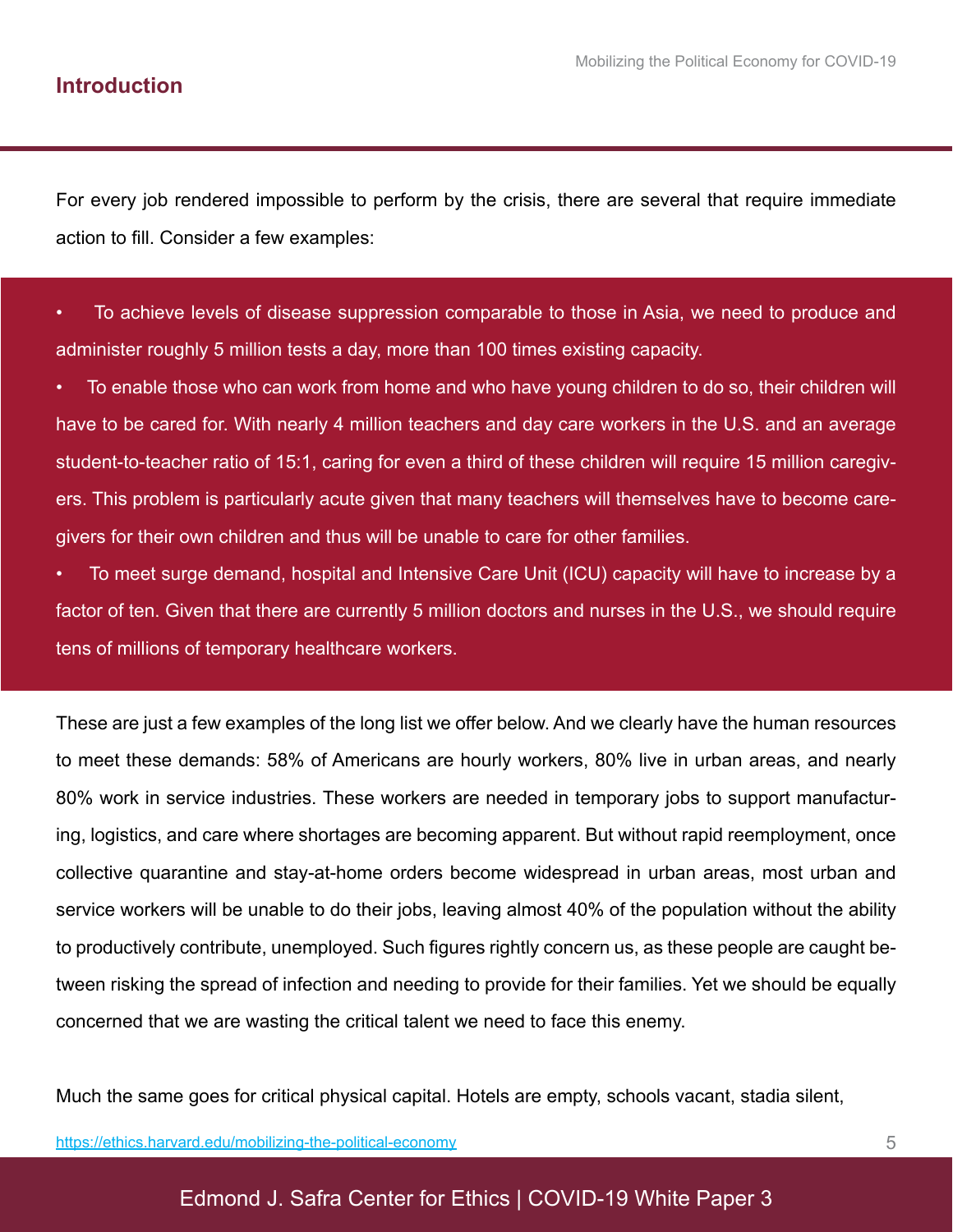#### **Introduction**

stores shuttered. At the same time, medical-supply and equipment producers are desperate for space; millions live on the streets, in overcrowded prisons, or in homes that cannot accommodate sanitary care; hospitals are dangerously overcrowded; and nursing homes are too densely populated in the face of COVID-19.

In this white paper, we outline the need for four critical areas to be addressed by a mobilization plan: (1) medicine and public health; (2) information technology; (3) an economy sustaining resistance to and resilience in face of the virus; and (4) the cultural, social, and political investments required to maintain social stability and legitimacy. This plan may be contrasted with the freeze-in-place approach, most closely associated with current policy in Denmark (Allen et al., 2020). Freezing in place idle workers, empty spaces, and unused equipment at a time of such acute need would be costlier not just in narrow economic terms, but also in our ability to support and perform the most critical lifesaving functions.

Everything described below will accompany the maintenance of normal economic activity that is not directly impacted by COVID-19, including most activity in rural areas and much of the digital economy. The more quickly we mobilize, the greater fraction of standard activity can be maintained. Mobilization for transition appears feasible even by the end of April if we can muster sufficient political will. Based on the estimates above, roughly half the economy will be transitioned during the quarantine period of one to three months and probably 10% for a year after that. We should thus expect government expenditures of approximately 15% of GDP over the next 18 months and a diversion of 5-10% of GDP over the next 18 months to medical and public health interventions and away from goods and services that would be demanded in the absence of the pandemic. Thus, required government expenditures are only slightly larger than the current stimulus plans of \$2 trillion. Note, however, that every additional month of delay and failure to focus expenditures on critical public health investments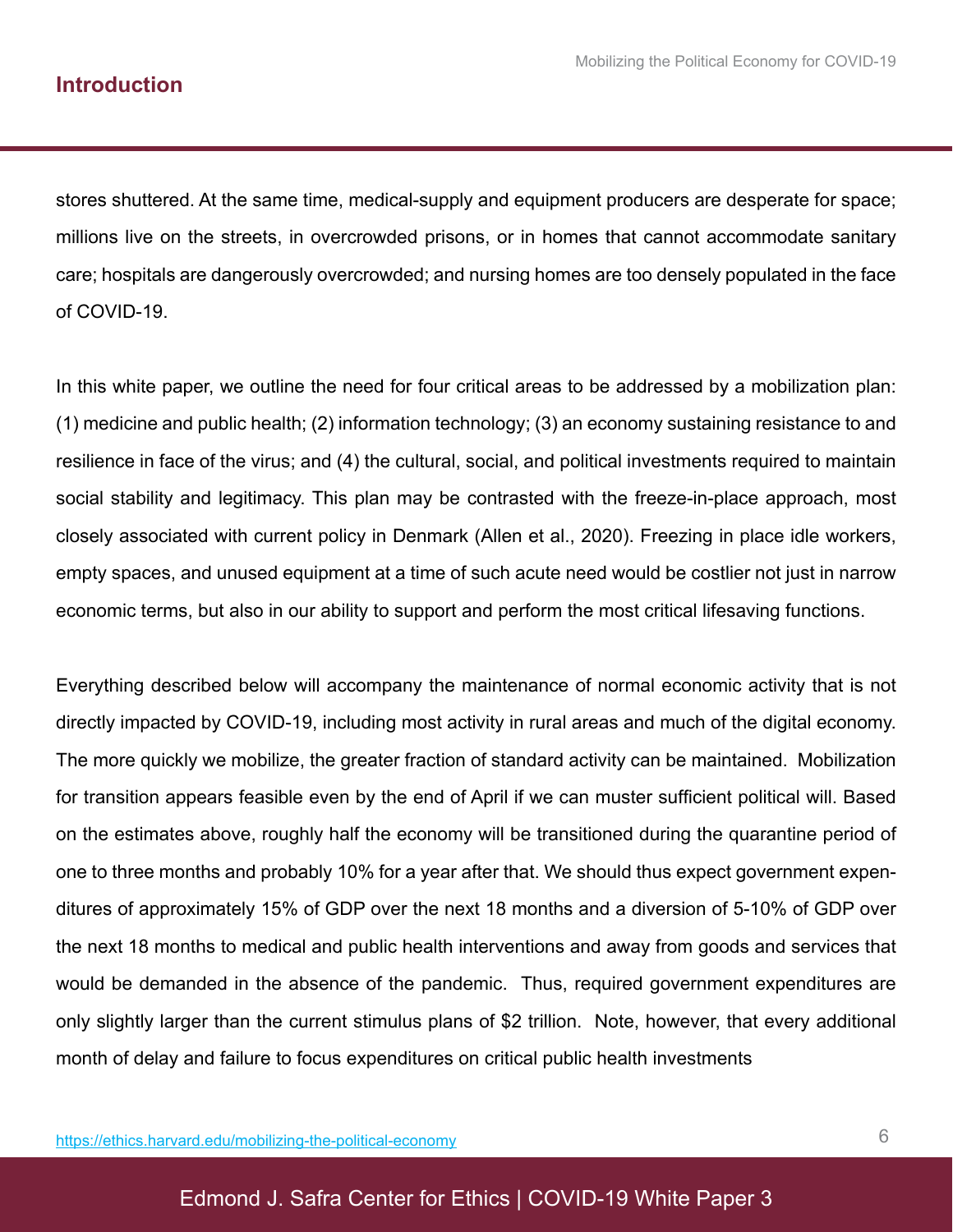rather than bailouts and/or cash payments will cost the economy roughly 5% of GDP. Every additional month of delay costs at least an additional \$1 trillion, probably closer to \$2 trillion. Moving faster to mobilize and focusing resources on this will dramatically reduce the total cost of this pandemic in blood and treasure.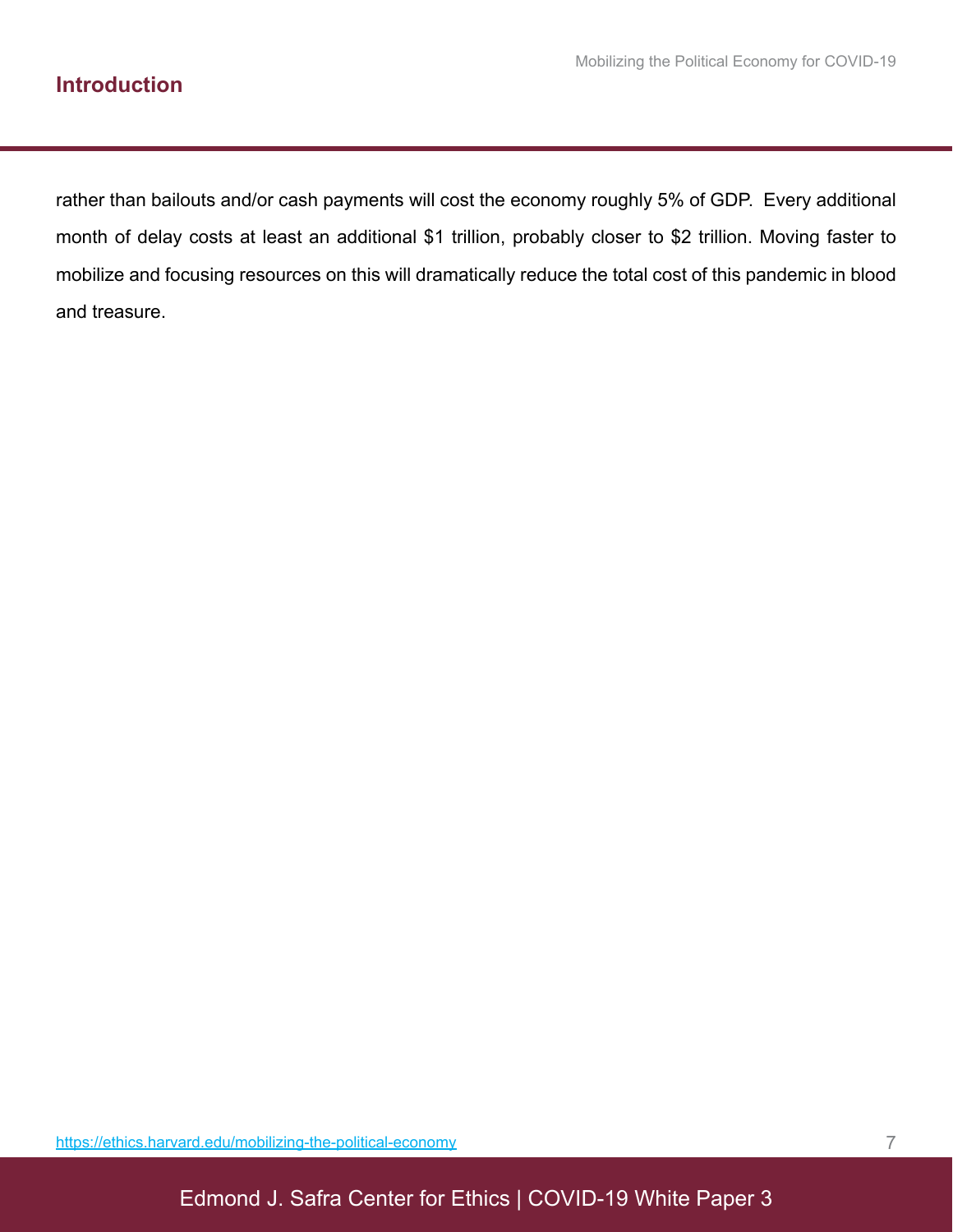# **02 Medicine and Public Health**

Workers and capital can be redeployed to support medicine and public health along several dimensions: research and development, disease testing, antibody testing, medical capacity, facilities repurposing, and critical supplies.

Investment in vaccine development, treatments, and diagnostics must be increased by one to two orders of magnitude worldwide. This requires total spending at the level of current total global spending on health research, or roughly \$10 to \$20 billion over the next two years, and should include large cash prizes for successful innovations. The aim should be a regime where almost any remotely plausible path is explored and funded, conditional on reasonable financial probity. Funding to support this must come in a roughly proportional-to-income way from all major developed countries. It should be enforced by blocking those who do not contribute from priority readmission to global trade, travel, and commerce when these resume. Longer-term financial support to pay off debts incurred in this process is discussed below. Additionally large investments should be made in preparing factories to turn on a dime in producing vaccines at massive scale the moment these are available.

Testing capacity for current infection status must be brought up to the South Korean ratio of 15:1 between tests administered per day and new infections per day. As this will probably not occur until we are near the peak of infections, this will require the capacity to test 1% or so of the population per day, or several million tests per day in the U.S. However, manufacturers are confident they can scale up production to this level by the beginning of summer, and it should also be possible to put in place all the other necessary infrastructure to ensure that once available, test kits are rapidly distributed and deployed. Furthermore, recent results are encouraging about the potential of cheaper tests that can also screen for antibodies and potentially immunity. If current promising experiments prove out, it should be feasible with an aggressive surge to test nearly the entire population for immunity by the end of April,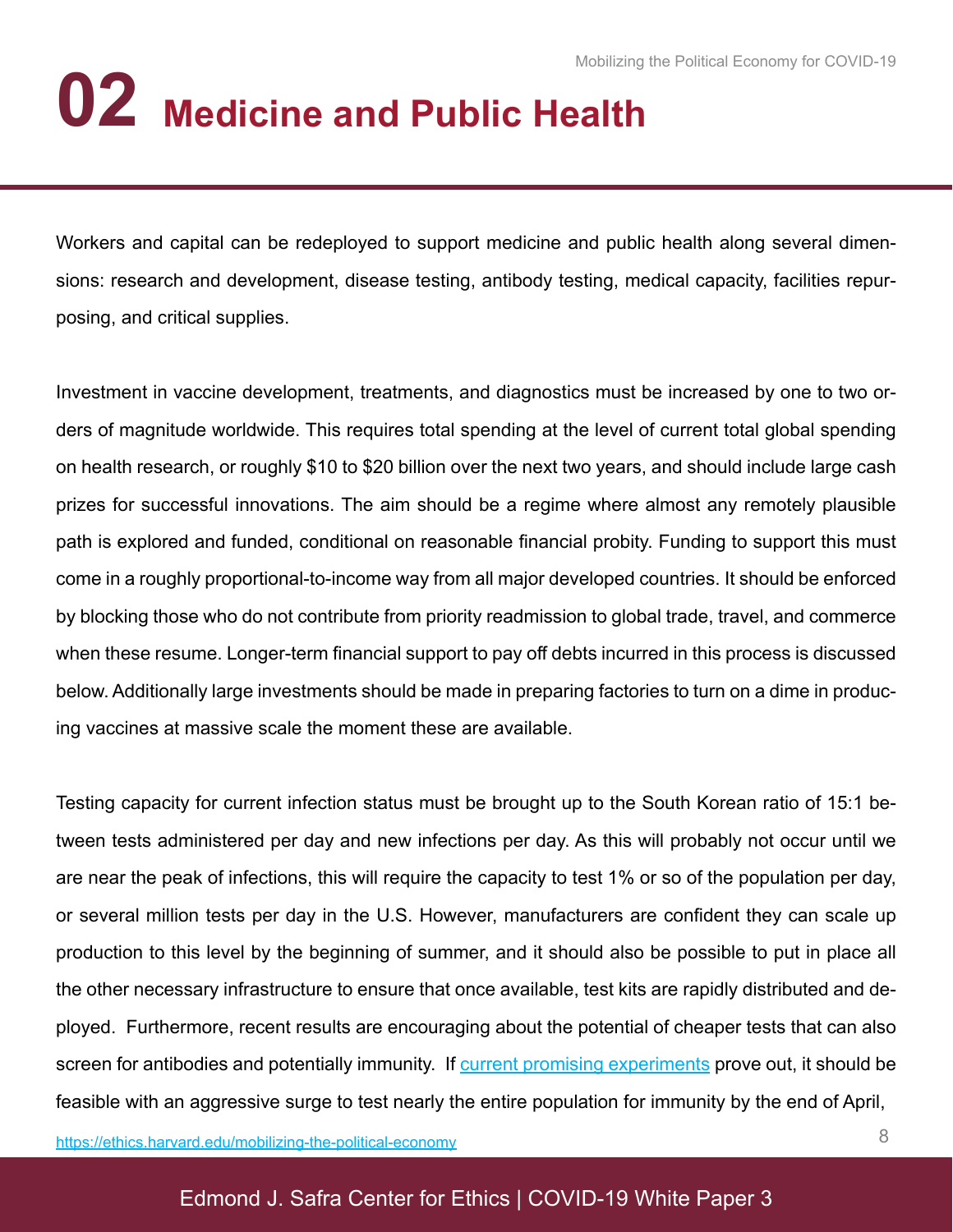enabling many who are immune to return to the most critical work and thus further empowering the rest of the plan.

The strongest impediments to testing today are not manufacturing of difficult components but organizing supply chains, distribution centers, workers and the supply of less specialized equipment, such as personal protective equipment (PPE). Maximum investment should be made at maximum speed to scale up production.

ICU capacity must dramatically increase, by nearly an order of magnitude within the next 3 months to a year, rising from roughly 100,000 to roughly 300,000 beds, or greater if mobilization on other dimensions slows; total medical capacity must rise from roughly one million to roughly three million beds. Mass construction and mass repurposing of workers to temporarily work in supporting health care provision is required and was shown possible by efforts in Hubei.

Facilities (such as schools and entertainment venues) unable to operate should be massively and rapidly repurposed to provide both hospital and ICU capacity.

Dramatically increased production of other critical supplies is needed, including ventilators (at least a million are required, up from 100,000 to 200,000 available now), hundreds of millions of face masks per week, capabilities for remote temperature and if possible symptom analysis, hand sanitizer, nitrile gloves, and so on.

As testing capacity expands, it may be possible to identify subgroups or individuals or localities that are safe enough to engage in routine economic and social activity. If it is found that recovered individuals enjoy a period of immunity during which they are safe (and safe for others to be around), less stringent

https://ethics.harvard.edu/mobilizing-the-political-economy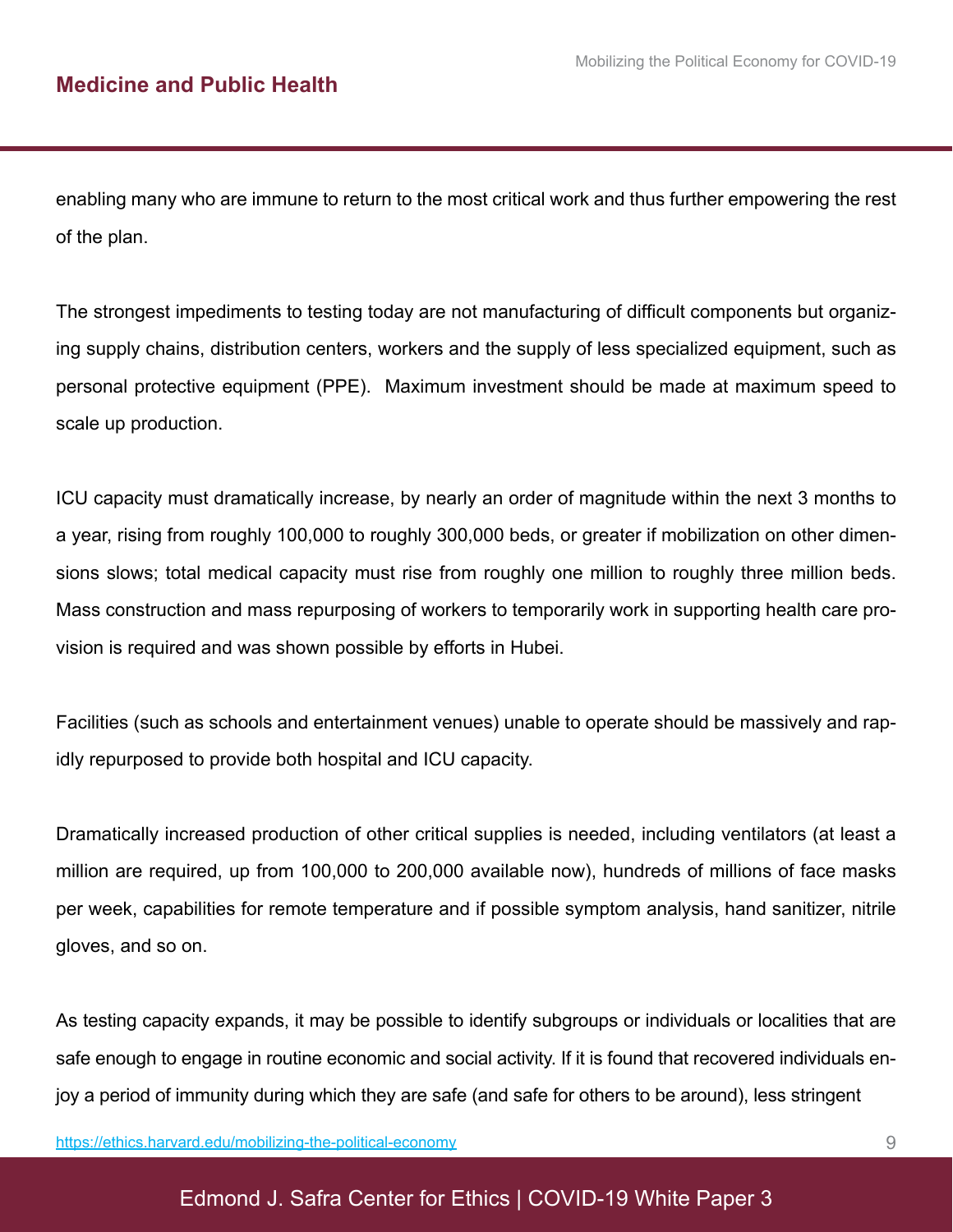### **Information Technology 03 and Incentives for Compliance**

forms of isolation become possible, and large-scale redeployment of workers starts to become feasible.

Taiwan and Singapore have already demonstrated the potential for technologies that allow (1) secure, private, community knowledge-based tracking of individuals' locations to find intersections and build maps of locations and contacts exposed; (2) high-quality statistical models to triage testing and analyze probability of infection for those not yet tested; (3) reporting of availability of critical supplies in shortage by location; (4) verifiable-to-social contacts proofs of hygienic standards and immune status; and (5) monitoring of compliance with stay-at-home orders based on maximally non-invasive algorithms checking location history. Such tools for targeting need to be adapted, built, and scaled.

To make such tools effective, universal or near-universal availability of high-speed internet connections and mobile connected devices is necessary. This should include subsidized devices and substantial public ownership of the internet backbone.

Significant public investment and possibly powers of eminent domain are needed to rapidly increase wireless capability and where possible accelerate fiber connections throughout the country to counteract loads on infrastructure from individuals working at home and increased video connection during quarantine and stay-at-home orders.

Compliance with quarantine and stay-at-home orders will depend on not only social support to those whom lockdown hits hardest, but also a combination of social and systemic monitoring. As much as possible, police power must be avoided if for no other reason than limited police capacity. Conditioning early availability immune testing and certifications on provable compliance is a natural route, as is allowing individuals to prove certified compliance to friends and family.

https://ethics.harvard.edu/mobilizing-the-political-economy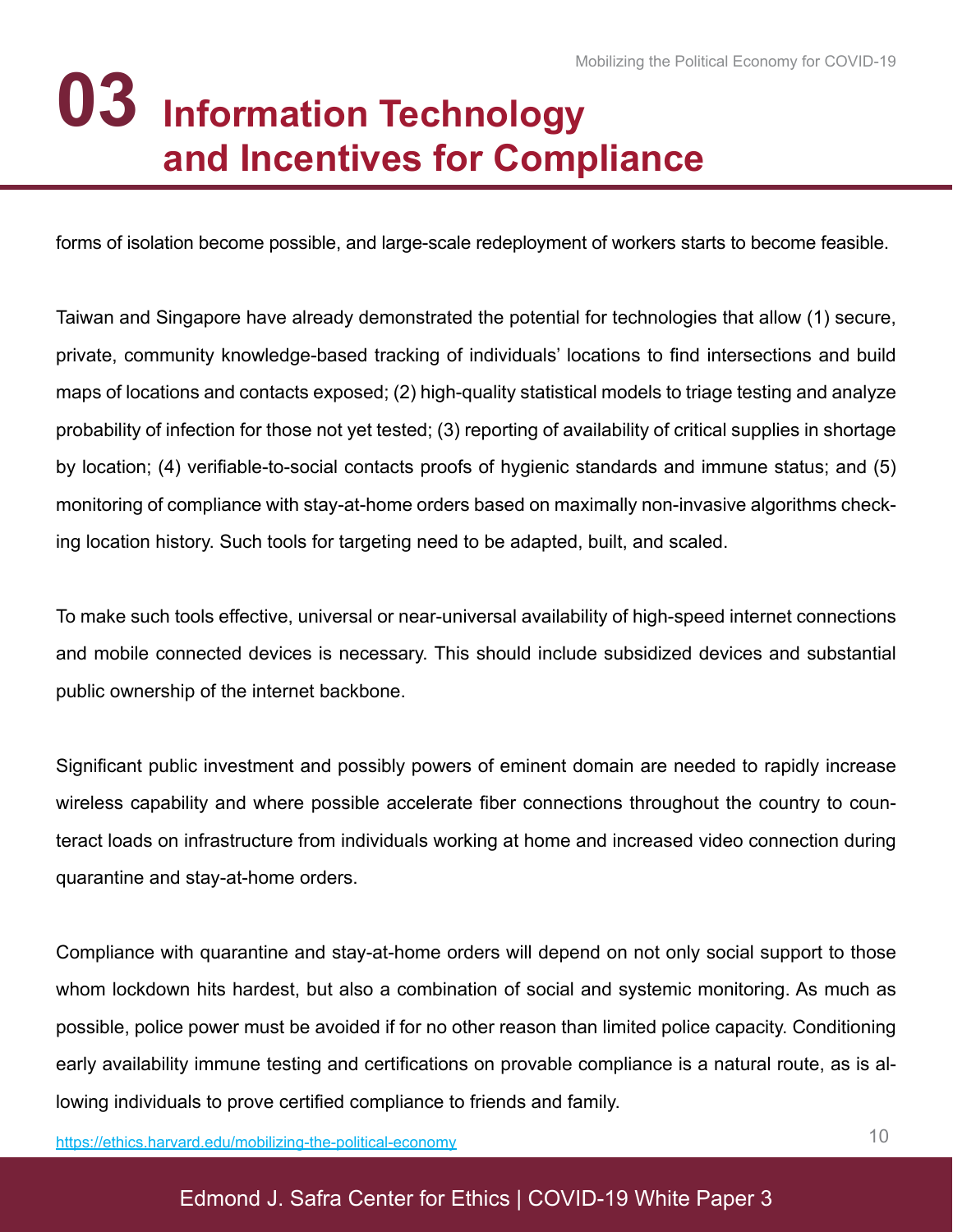### **The Economy of 04 Resistance and Resilience**

As argued in an earlier white paper (Allen et al. 2020b), the economic impacts of COVID-19 can be usefully partitioned into two categories: composition effects and scale effects. Composition effects refer to collapses in the demand for certain goods and services even as demand for others is sharply rising, while scale effects refer to the aggregate size of the economy with respect to employment and output. These different categories of effects require different policy responses: redeployment at scale to deal with composition effects, and social support and financing to deal with scale effects. However, our overriding goal should be clear: maximize the speed and aggressiveness of compositional transitions to minimize the necessity of scaling down.

The economy both under initial lockdown and under a longer period of twelve months or so until effective vaccines and treatments are available will require rapid retraining, modification of licensure and regulation, public-private partnerships, extensive social support, and the maintenance of critical infrastructure.

In order to ensure all potential COVID-19 patients are promptly treated and thus further spread is avoided, testing, treatment and preventative measures for COVID-19 must be provided free by the government to the public, and rationing must be based on public health impact, not on ability to pay. Given that the public health sector will become an even more substantial part of the economy (it is already at 20% and could easily triple) during not just lockdown but even for a substantial time afterwards, this will lead a large section of the economy to be administered using non-market mechanisms rather than according to the price system. As during World War II, however, substantial production and contracting can remain in thoughtfully monitored private hands. Many frontline health workers will have to be directly employed by governments, possibly through a large temporary expansion of Medicare and/or Medicaid through state block grants (see below for further discussion of social support).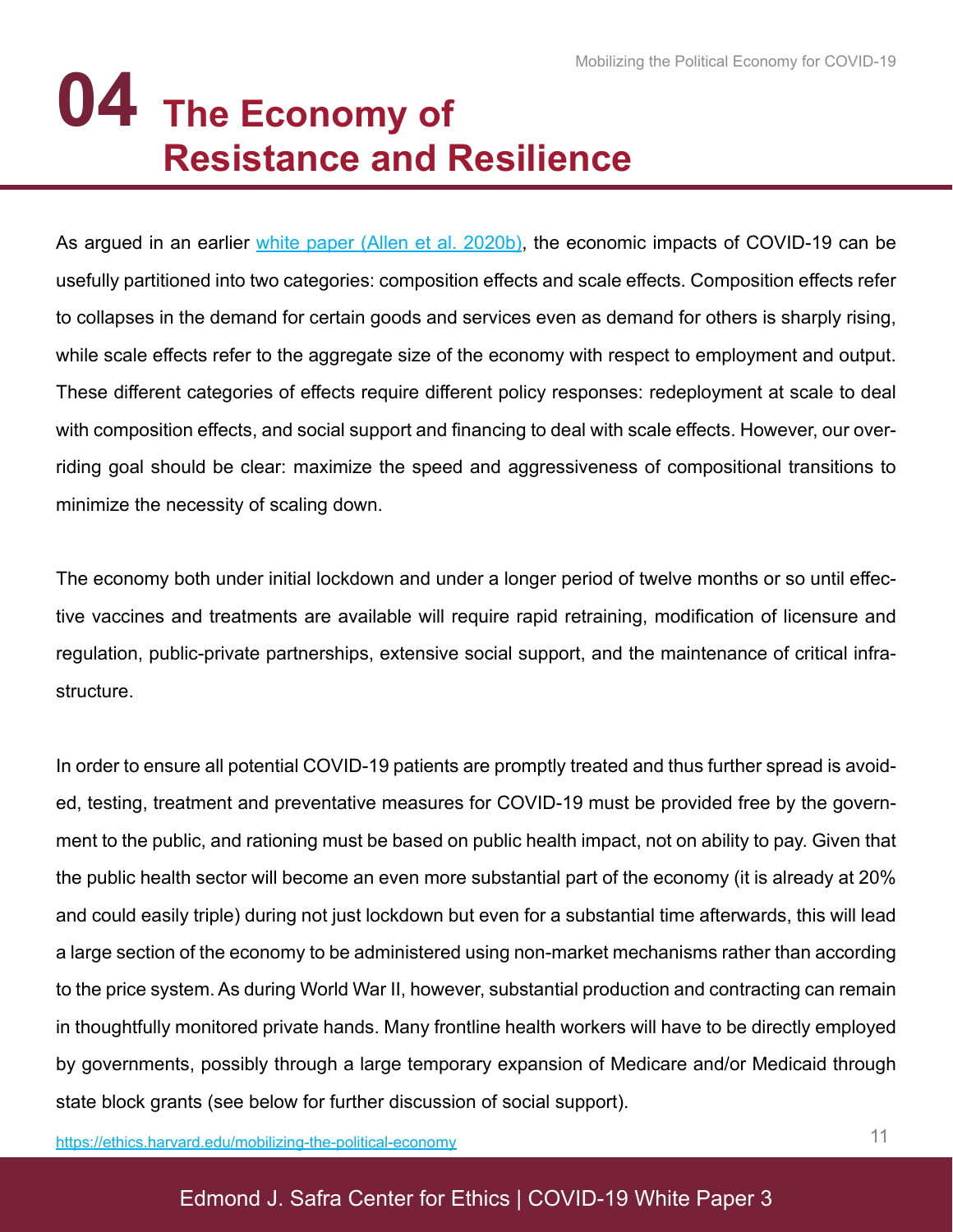Retraining such a vast pool of workers both for public employment and for many of the private needs discussed below will be well beyond the capacity and expertise of the private sector. Large scale retraining, primarily administered online to the extent possible, should be made available by the government, potentially in partnership with online education companies. Such training will have to continue and evolve over coming months as the pool of workers and necessary activities will transition dramatically as summer begins and full lockdown ends.

Given the need for dramatic, but temporary, increases in various workforces, the regulatory regime in many affected industries will have to be temporarily reworked. For example, the scope of nurses' practices will have to dramatically expand to cover many roles currently filled by doctors, and temporary workers will have to fill most roles typically covered by nurses (though specifically focused on routine COVID-19 workflows). At the same time, sanitation inspections and regulations, conducted using digital technology as much as possible, will have to be dramatically scaled up in many industries. These lessons apply to many other industries, though less extremely.

Many non-essential redeployments will require a mixed investment model of co-investment or loans to support businesses as they reshape their operations. Massive increases in delivery, sanitation, monitoring, elderly care, and other critical services will be required. Key non-essential, but critical services (such as video conferencing) will need to be free or discounted during this period and may require temporary subsidies. These investments should be offered at competitive terms but with broad liquidity, to ensure public debt accumulation is backed by financial stakes that can be called in after the crisis, avoiding potential public credit crises.

The market alone cannot provide the rapid and massive redeployment of workers and capital, in part because the risks are great and the profits small. Ventilators, for instance, cannot be sold at market

https://ethics.harvard.edu/mobilizing-the-political-economy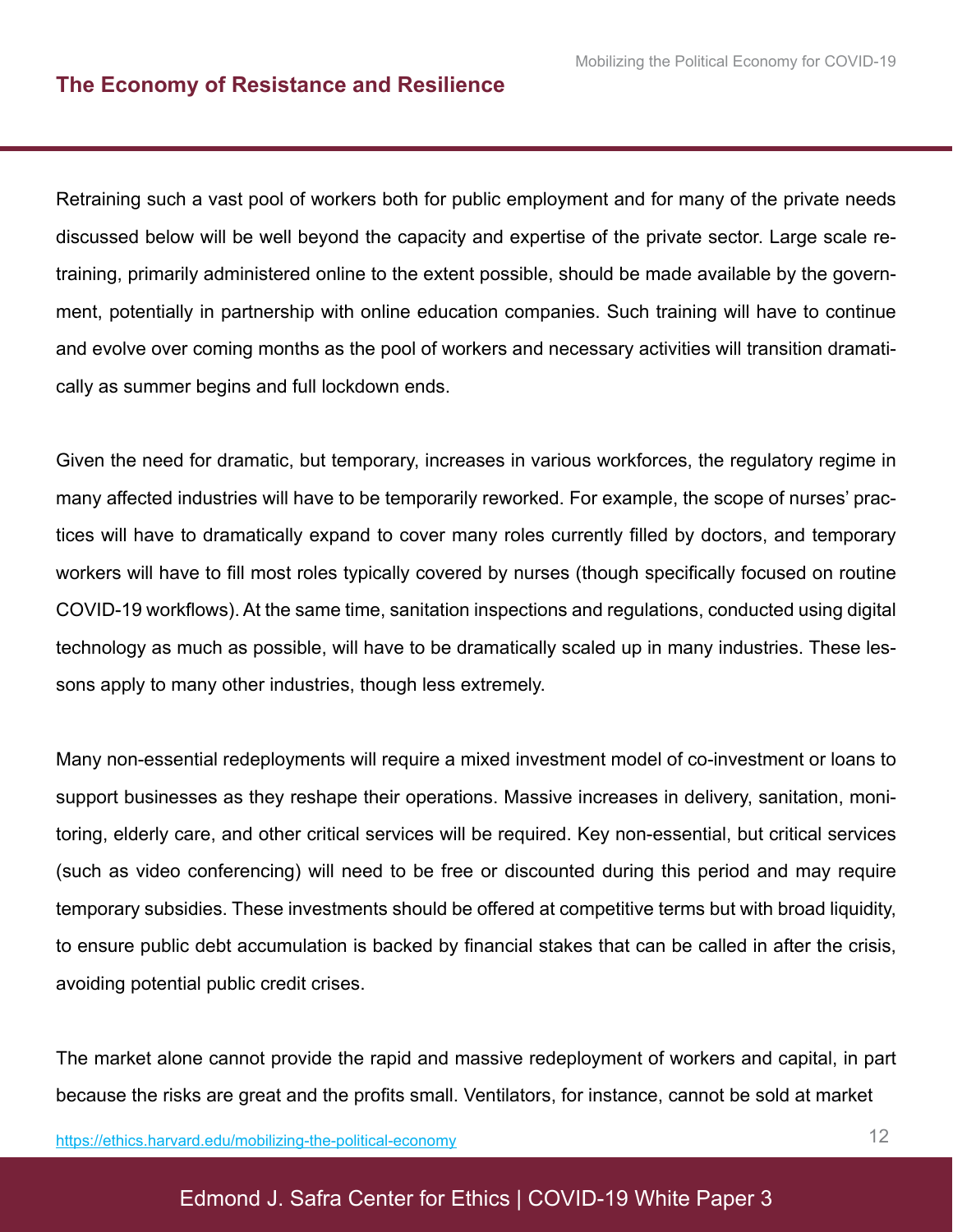clearing prices, allowing affluent individuals storing them privately in case of future need. Such items need to be rationed and allocated in a manner consistent with norms of equitable access to lifesaving treatments.

Masks, testing kits, sanitizers, and other goods in high demand also need to be rationed instead of being sold at market clearing prices to the highest bidders. Rationing tends to give rise to hoarding and profiteering through resale markets, so such activities must be monitored and prevented.

Protecting firms from illiquidity under these conditions will require short-term lending on a large scale so that debt can be rolled over periodically. The Federal Reserve Board has broad legal authority under Section 13(3) of the Federal Reserve Act to lend to non-bank entities under "unusual and exigent" circumstances. This authority was invoked during the global financial crisis of 2008, and again in March 2020 to channel short-term credit to businesses through the Commercial Paper Funding Facility.

But lending freely may not be enough to allow many firms to remain solvent, since they face a substantial loss of revenue that may never be recouped. The recently passed stimulus legislation proposes a half trillion dollars for loans and grants to firms.

There are alternatives to cash grants that could be considered. Many hotels currently have single-digit occupancy rates, which cannot cover even a fraction of their operating expenses. Some of these properties could be leased to state or local governments to house individuals who need to be quarantined, medical and care workers, and those who cannot be accommodated by hospitals at capacity. This would serve both the function of increasing treatment capacity and providing cash flows to strapped businesses.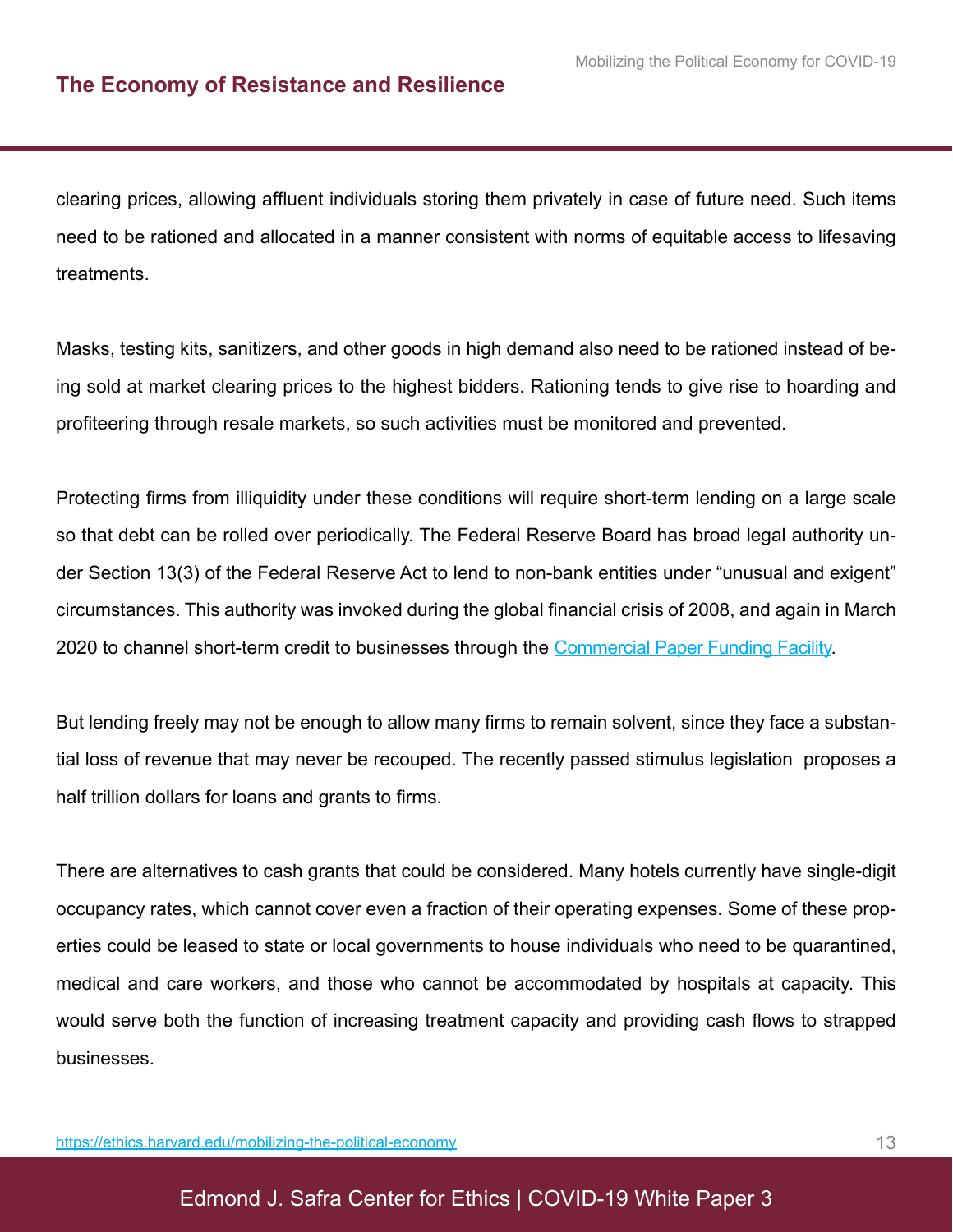Conversion of many unutilized or underutilized spaces to serve as temporary housing or medical facilities is already underway. In New York, for instance, a number of facilities, including the iconic Jacob Javits Conference Center, are being converted to makeshift hospitals, as reported by the New York Times on March 21.

Airlines have allowed their customers to cancel itineraries and exchange tickets for travel vouchers that can be used flexibly for bookings over the course of the coming year. In principle, they could sell such vouchers on the open market, perhaps at a discount, to be used flexibly for travel when normal operations resume. Hotel chains could do the same to raise the funds needed to remain solvent. These companies would effectively be selling their output on forward markets to generate current revenues, but such markets would need to be supported by federal guarantees in case of bankruptcy.

If those complying with stay-at-home orders become destitute as a result, quarantine will fail. While maximum efforts should be made to provide incentives for redeployment, even those unable to redeploy must be able to pay essential bills. This outcome should be achieved through a mixture of direct financial support, potentially conditioned on signals of compliance with stay-at-home orders, and triggering of contingencies in leases and other service contracts. For the former, we should consider innovative approaches that open up new financial services possibilities to those receiving support, such as individual accounts at the Federal Reserve (Sethi 2017). These could be linked to commercial bank accounts or used for interpersonal transfers in much the same way as commercial banks now settle interbank claims through their accounts at the Fed. The latter will be especially useful for spaces that are now vacant, as real-time rents on these will be low and thus temporary breaking of leases will encourage redeployment to more productive uses.

To the maximum extent possible, the above programs and especially social support should be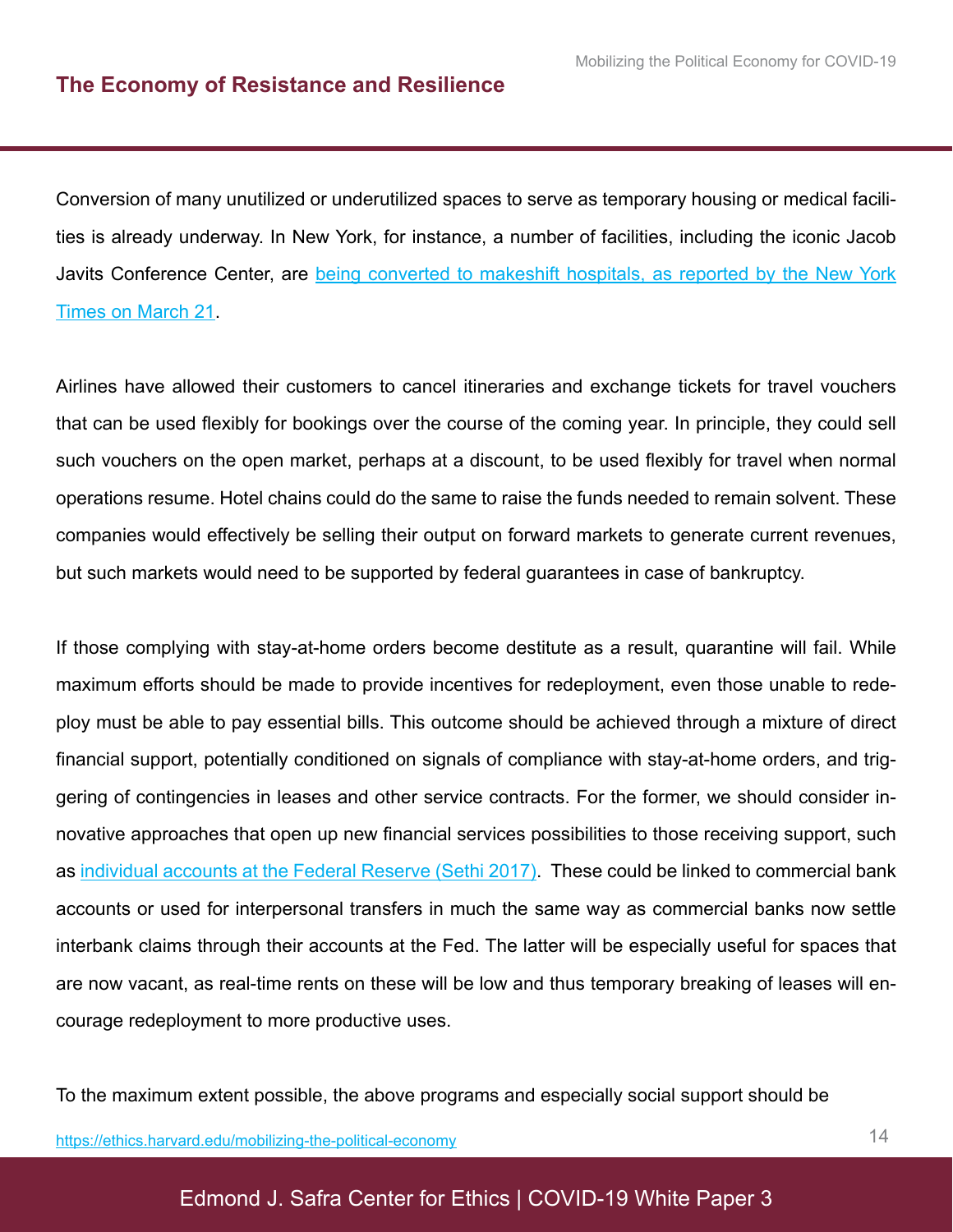administered at levels of government, or even civil society, maximally close to those they serve.

Needs will vary across jurisdictions and significant scope for experimentation and learning should be allowed. Given most jurisdictions below the federal level cannot quickly or easily issue debt (in some cases, cannot do so at all), the federal government should act as a grantor of last resort and make substantial payments to local public good providers to allow continued functions and to support the administration of social support, redeployment, retraining, etc. Allowing diversity in policy will also require significant impediments to mobility across local jurisdictions, so that laxer jurisdictions do not spread infection to stricter ones.

The finances of state and local governments are already under extreme strain as revenues fall and expenditures rise. Most such governments cannot bridge the gap with new borrowing under current conditions, and will require support. The Federal Reserve has begun to offer such support through the creation of a facility that can purchase short-term municipal debt (Smialek 2020).

Much critical infrastructure that is currently in the hands of the private sector will face liquidity or even solvency issues as a result of quarantine orders. This includes much of the transportation, entertainment, and hospitality sectors, and more broadly the service sector as a whole. To avoid chaotic dismemberment in liquidation, assets facing these problems should be purchased, in some cases on a mandatory basis, by governments, or by investors with enough liquidity to weather the storm. Firms with substantial capital cushions to weather the storm should be allowed to do so.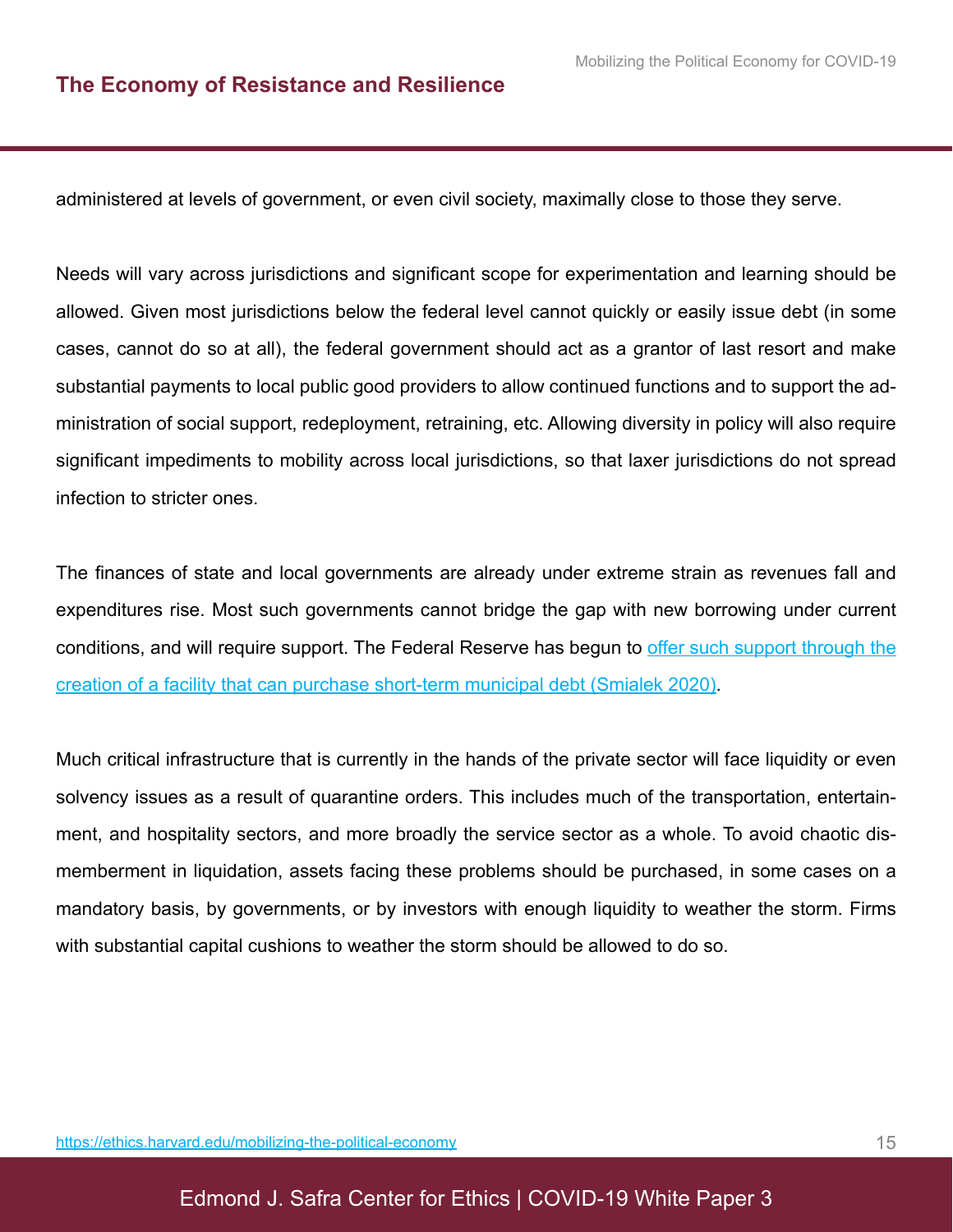## **05 Social and Political Investments**

Democratic participation will become more important to maintain legitimacy, receive critical citizen input, and address the many anticipated failure modes of these plans. Given that broad collective quarantine will largely short-circuit many traditional means of participation in civic life, strengthening digital democracy is critical; Taiwan's success before and during the recent episodes is an example to emulate (Lanier and Weyl 2020). Voting by mail should also be enhanced and made available without precondition. There are large variations across states in the availability of no-excuse absentee voting and early voting, and best practices should be emulated. But all this will require substantial public investment, especially to ensure (as discussed above) the universal availability of the required connectivity.

One reason that Asian nations have been able to better contain levels of contagion is widespread (and in some cases mandated) mask use. The extent of mask use in the United States is much more limited, in part because of the meaning it conveys: those with masks are assumed to be either sick or fearful. This stigma inhibits precautionary mask use.

We need to work on substantial increases in mask production to meet the need, but in addition steps should be taken to alter the meanings associated with mask use. Public service announcements that portray mask use as a signal of civic responsibility and concern for others could play an important role here, by inducing admiration rather than contempt for those taking such precautionary measures.

Maintenance of morale in quarantine will require substantial social and cultural innovation. Such work is poorly rewarded in our present society and most such innovators rely on in-person gigs. As such, public support from remaining outlets for sustainability of such work will be critical, such as matching funds to support crowd-funding sites and partnerships with digital platforms to increase rewards to impactful content creators.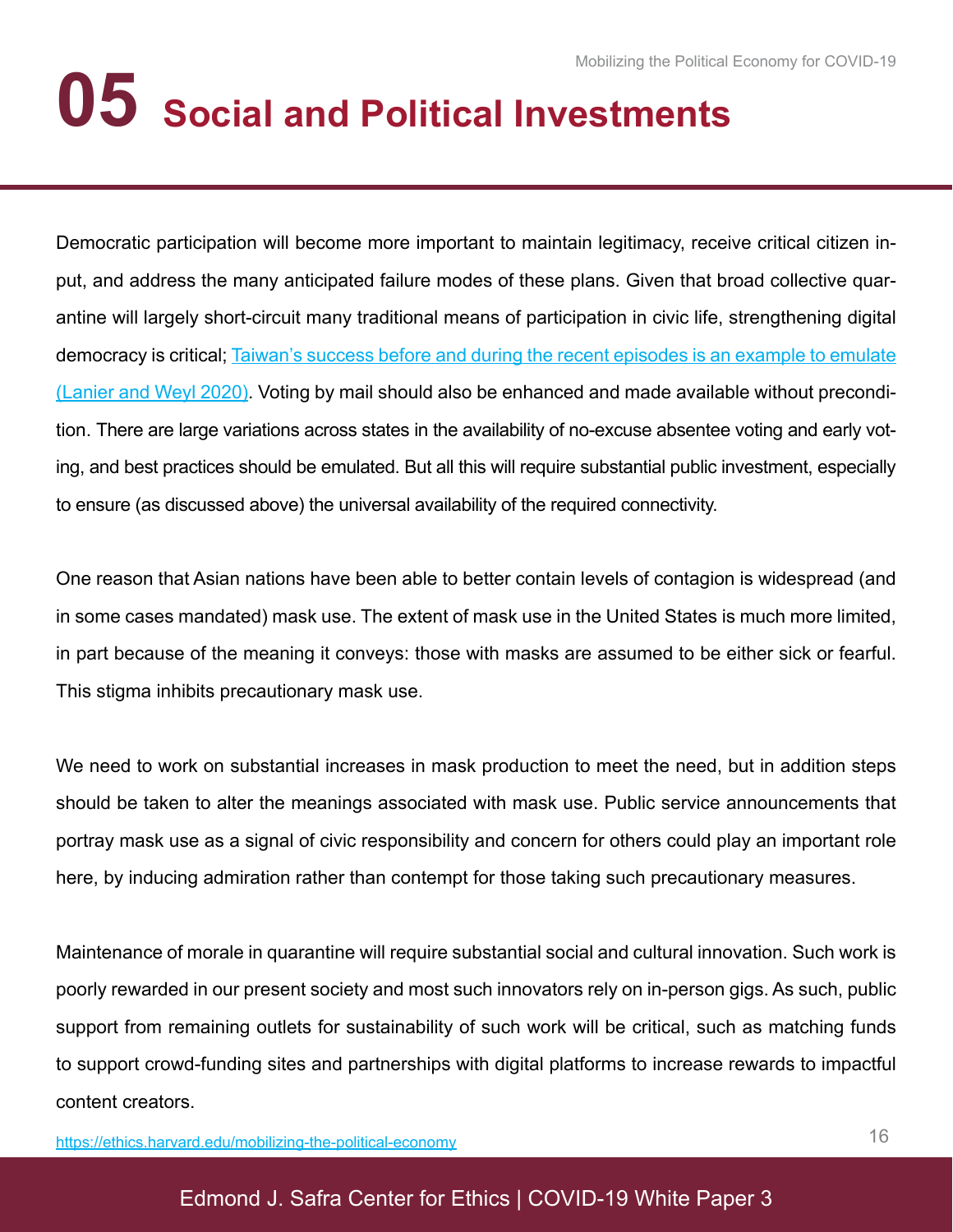Already weakened civil society institutions that rely heavily on in-person gatherings may be deeply wounded by these events. Matching funds for charitable contributions to help them adapt will be critical to sustaining the social fabric.

## **06 Conclusion**

COVID-19 is the most serious challenge the world has faced since the World War II. Mobilizing to meet the challenge requires a complete dedication of social resources as we have outlined here. Yet, just as most nations' political economies left World War II more just than they entered it, we can hope that the above measures, properly executed, will help build a new solidarity underpinning a far stronger and more just political economy.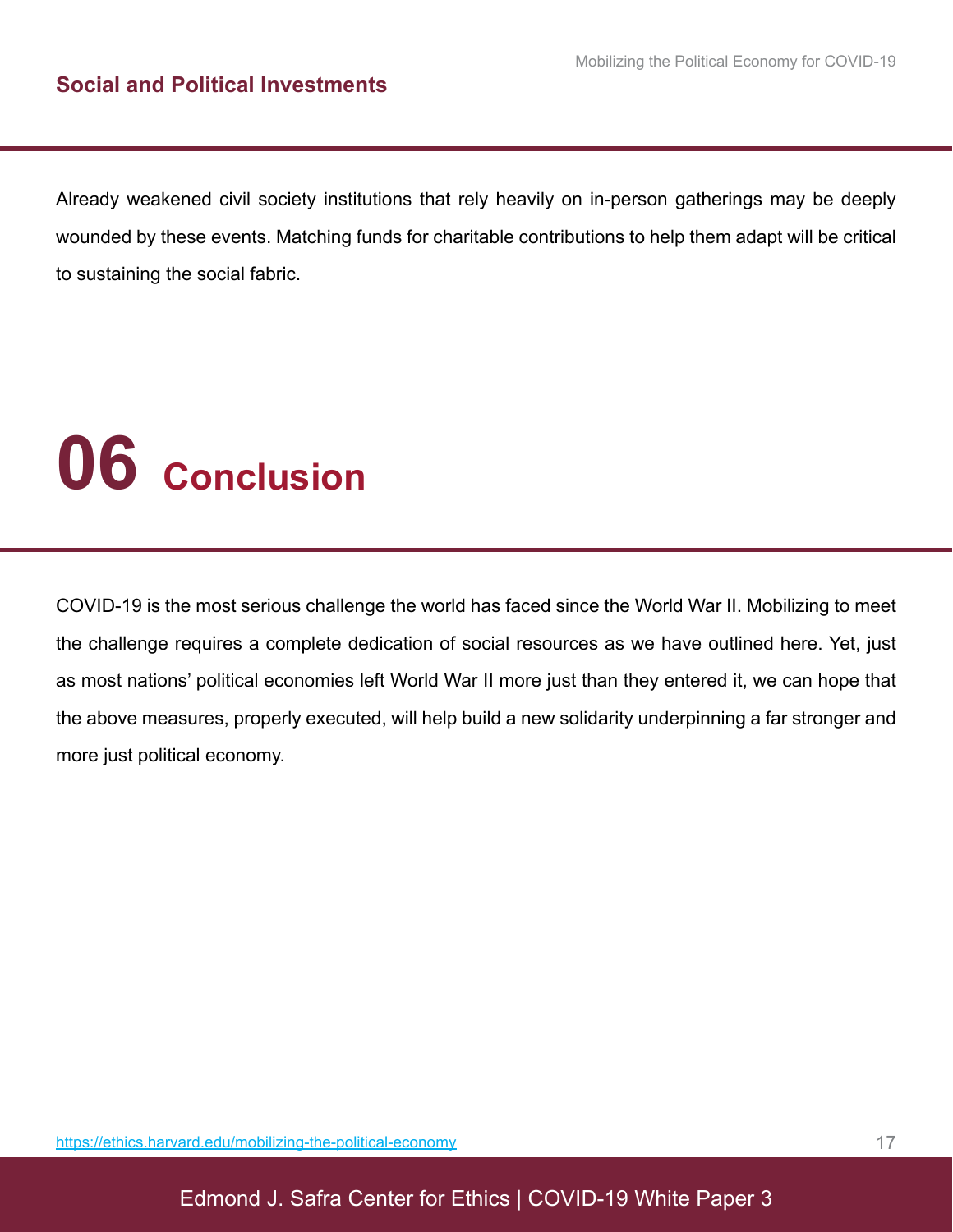## **07 References**

Allen, Danielle, et al. 2020a. "Securing Justice, Health, and Democracy against the COVID-19 Threat." March 20, 2020 (corrected March 24, 2020). https://ethics.harvard.edu/justice-health-white-paper (accessed March 25, 2020).

Allen, Danielle, et al. 2020b. "When Can We Go Out?: Evaluating Policy Paradigms for Responding to the COVID-19 Threat." March 25, 2020. https://ethics.harvard.edu/when-can-we-go-out (accessed March 25, 2020).

Federal Reserve Board. 2020. "Federal Reserve Board Announces Establishment of a Commercial Paper Funding Facility (CPFF) to Support the Flow of Credit to Households and Businesses." Press Release, March 17, 2020.

https://www.federalreserve.gov/newsevents/pressreleases/monetary20200317a.htm (accessed March 25, 2020).

Lanier, Jaron, and E. Glen Weyl. 2020. "How Civic Technology Can Help Stop a Pandemic: Taiwan's Initial Success Is a Model for the Rest of the World." *Foreign Affairs*, March 20, 2020. https://www.foreignaffairs.com/articles/asia/2020-03-20/how-civic-technology-can-help-stop-pandemic (accessed March 25, 2020).

New York Times Staff. 2020. "N.Y. Weighs Four Temporary Hospitals Sites, Including Javits Center." *New York Times*, March 21, 2020. https://www.nytimes.com/2020/03/21/nyregion/coronavirus-newyork-update.html (accessed March 25, 2020).

Pramuk, Jacob. 2020. "House Democrats Introduce a \$2.5 Trillion Coronavirus Stimulus Plan as Senate Bill Stalls." *CNBC*, March 23, 2020; updated March 24, 2020. https://www.cnbc.com/2020/03/23/ coronavirus-updates-pelosi-to-release-stimulus-bill-as-senate-plan-stalls.html (accessed March 25, 2020).

Romer, Paul, and Alan Garber. 2020. "Will Our Economy Die From Coronavirus?" *New York Times*, March 23, 2020. https://www.nytimes.com/2020/03/23/opinion/coronavirus-depression.html (accessed March 25, 2020).

Saez, Emmanuel, and Gabriel Zucman. 2020. "Keeping Business Alive: The Government as Buyer of Last Resort." March 15, 2020. http://gabriel-zucman.eu/files/coronavirus.pdf (accessed March 25, 2020).

Sethi, Rajiv. 2017. "Social Support and Financial Architecture: A Proposal for Reform." *International Banker*, March 7, 2017. https://internationalbanker.com/finance/social-support-financial-architectureproposal-reform/ (accessed March 25, 2020).

https://ethics.harvard.edu/mobilizing-the-political-economy